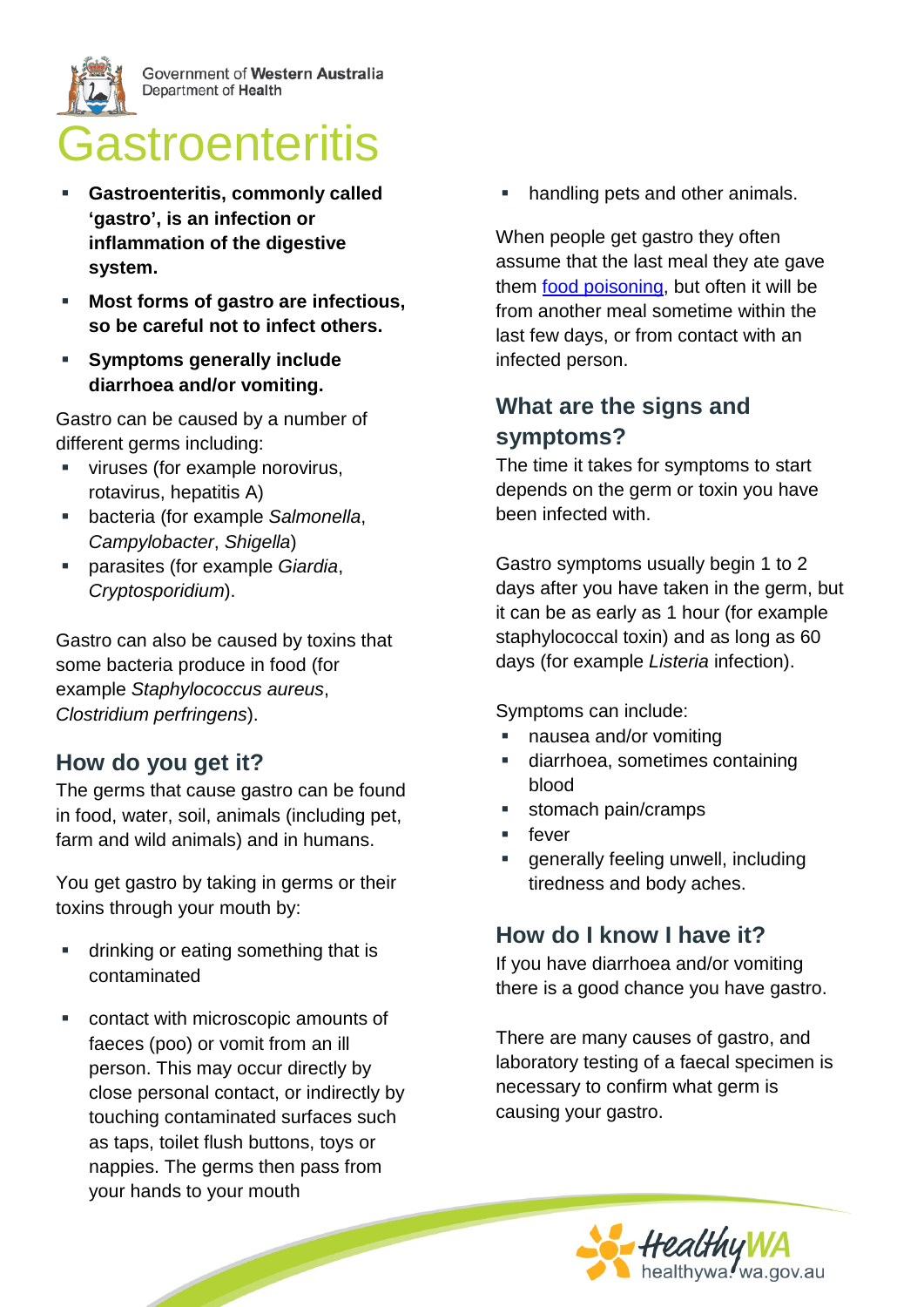

Government of Western Australia Department of Health

## **How is it treated?**

Treatment depends on the germ causing the gastro, but in general:

- drink plenty of fluids such as plain water or oral rehydration drinks (available from pharmacies) to avoid dehydration. Dehydration is especially dangerous for babies and the elderly.
- avoid anti-vomiting or anti-diarrhoeal medications unless these are prescribed or recommended by a doctor.
- If you experience severe or prolonged symptoms visit a doctor.

#### **While you have the infection**

- Do not go to work or school for at least 24 hours after symptoms have finished, or 48 hours if you work in or attend a high risk setting, such as health care, residential care or child care, or handle food as part of your job.
- Wash and dry your hands thoroughly after changing nappies, going to the toilet, cleaning up vomit or diarrhoea, or handling animals, and before eating or drinking. If hand-washing facilities are not available use an alcoholbased gel.
- Avoid preparing or handling food for other people until symptoms have resolved. If you must prepare or handle food, thoroughly wash your hands beforehand to reduce the risk of spreading the infection to others.
- Immediately remove and wash any clothes or bedding contaminated with

vomit or diarrhoea using detergent and hot water.

- After an episode of diarrhoea or vomiting, clean contaminated surfaces (for example benches, floors and toilets) immediately using detergent and hot water. Then disinfect surfaces using a bleach-based product diluted according to the manufacturer's instructions.
- Clean carpet or soft furnishings contaminated with diarrhoea or vomit immediately using detergent and hot water and then steam clean.
- Avoid contact with people who have gastro symptoms.

## **How can it be prevented?**

- Raw foods such as meats, poultry and eggs can contain bacteria that cause gastro. Keep raw foods separate from cooked and ready-to-eat foods (for example salads) to prevent crosscontamination. Store raw meat below ready-to-eat food in the refrigerator and use separate chopping boards and knives for raw and ready-to-eat foods.
- Keep cold food below  $5^{\circ}$ C and hot food above 60 °C.
- Cook foods thoroughly to a temperature of 75 °C or until meat juices run clear and are not pink.